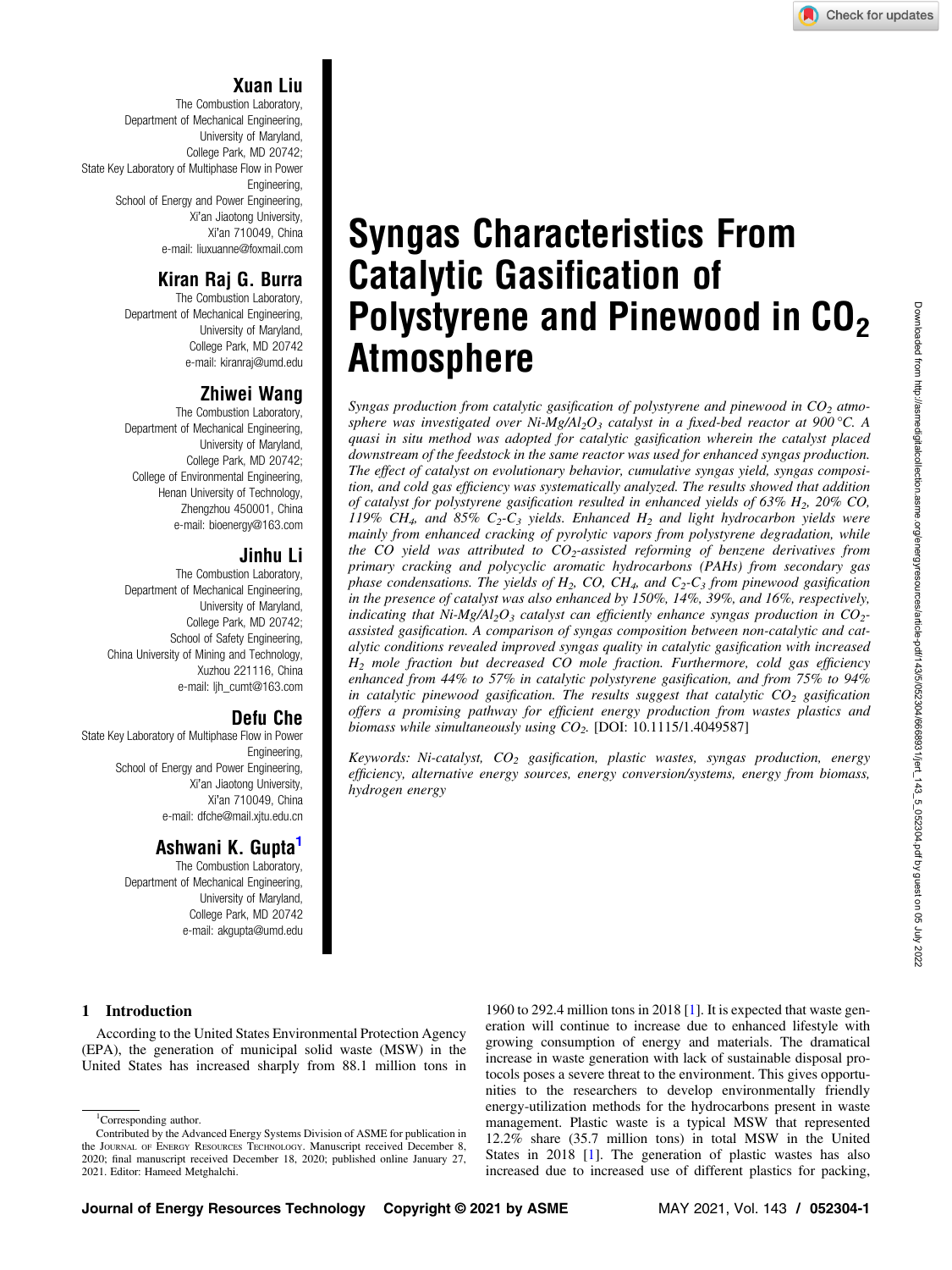household goods, automotive parts, and industrial appliances [\[2\]](#page-8-0). However, recycling these post-consumed plastics is difficult not only due to the challenges associated with separating plastics from waste stream but also due to their varying recycled value for different plastics [[3](#page-8-0)]. In 2018, only 8.5% of generated plastic wastes in the United States were recycled and over 70% of these plastic wastes were discharged to the environment or ended up in landfills [[1](#page-8-0)]. Specifically, the recyclability of polystyrene (PS) was worse with a recycling rate of only around 0.8% [\[4\]](#page-8-0). It is estimated that approximately 20 million tons PS wastes are generated across the world per year [[5](#page-8-0)]. These PS wastes are not biodegradable and can cause serious problems, especially to marine environments [[6](#page-8-0)]. Most recently, researchers have reported that the discharged plastics can break down into small fragments (also referred as microplastics) in the presence of ultraviolet light [\[7\]](#page-8-0). These small-sized microplastics are considered as emerging contaminants and their potential hazards to the environment have not been fully understood [[8](#page-8-0)]. Furthermore, plastics are petro-derived products and characterized with high-calorific values [\[9\]](#page-8-0). Discharging or landfilling these plastic wastes results in the loss of potential fossil fuel energy that can be converted to fuels and chemicals. In this context, it is desirable to develop innovative energy recovering processes based on waste plastics (especially PS wastes) to address issues on both waste management and energy needs.

In contrast, forestry and agricultural wastes are abundant lignocellulosic biomass that can be used as feedstocks for sustainable energy and fuel production. The global biomass production is estimated to be approximately 100 billion tons per year [[10\]](#page-8-0). Biomass is an attractive carbon neutral resource that can help assist to counter global warming and air-quality deteriorating resulting from the rising  $CO<sub>2</sub>$ , NOx, and SOx emissions from the utilization of conventional fossil fuels [[11\]](#page-8-0). In addition, some low-grade biomass wastes, such as paper and cardboard, food wastes, and yard trimmings accounted for over half of the total MSW generation in the United States in 2018 [[1](#page-8-0)]. The utilization of forestry and agricultural residues, as well as low-grade biowastes for energy production can foster energy sustainability and help reduce the land size requirements for landfilling these wastes.

Gasification is a thermochemical process that involves mild oxidation of solid carbonaceous material in the presence of some gasifying agent (such as steam,  $CO<sub>2</sub>$ ,  $O<sub>2</sub>$ , or air) to produce highcalorific value syngas rich in  $H_2$ , CO, and light hydrocarbons [[12\]](#page-8-0). The obtained syngas can be directly adopted for heat and power generation or further used as feedstock to synthesize value-added chemicals [[13\]](#page-8-0). In recent years, gasification of plastic wastes and biowastes has received growing attention as this technology provides a promising pathway for simultaneous energy production and waste disposal. Basha et al. [\[14](#page-8-0)] performed air co-gasification of PS and palm kernel using an electrically heated downdraft gasifier at temperatures of 700–900 °C. They found that increase in gasification temperature resulted in higher  $H_2$  and CO volume fractions but lower CH4 volume fraction in the collected syngas and that an increase in PS content in the feedstock blend enhanced syngas production at 900 °C. Burra and Gupta [[3](#page-8-0)] examined syngas characteristics from steam gasification of pinewood and different plastic wastes (polyethylene-terephthalate (PET), black polycarbonate (BPC), and polypropylene (PP)). Their results showed that co-gasification of biomass and plastic wastes led to non-additive enhancement of syngas yield, mainly from enhanced  $H_2$  and CO yields during their co-gasification. Even though these studies successfully demonstrated the syngas production from gasification of plastic wastes and biomass, tar formation remains as one of the challenges in gasification that hinders commercialization of this technology. Tar is a by-product during pyrolytic breakdown of the feedstock material and is produced from a series of complex thermochemical reactions during gasification [[15\]](#page-8-0). In addition, gasification of plastic wastes typically produced higher tar content than biomass gasification [\[16](#page-8-0)]. Utilization of raw syngas containing tar can cause corrosion and blockage of downstream equipment, and in turn decrease overall process

efficiency [[17\]](#page-8-0). To solve this problem, application of catalyst in gasification has received considerable attention as it can effectively reduce tar formation from enhanced tar reforming and cracking reactions [[18,19](#page-8-0)]. Ruoppolo et al. [\[20](#page-8-0)] investigated catalytic steam gasification of biomass/plastic pellets (containing 80 wt% pinewood sawdust and 20 wt% polyethylene (PE) chips) using a fluidized bed gasifier.  $Ni/Al<sub>2</sub>O<sub>3</sub>$  was used as an in-bed catalyst. Their results showed that the presence of steam reduced tar concentration and increased  $H_2$  production, so that the presence of catalyst played a more pronounced role in tar reduction and  $H_2$  enhancement. Alvarez et al. [[21\]](#page-8-0) reported catalytic steam gasification of biomass and plastics mixtures using a two-stage pyrolysis/gasification process, wherein the blended feedstocks were pyrolyzed in the first reactor and the pyrolytic vapors reformed in the second catalytic reactor in the presence of steam to maximize  $H_2$  production. They found that the addition of catalyst remarkably improved the syngas yield and  $H_2$  concentration, resulting from the catalytically enhanced steam reforming and water gas shift reactions. Kim et al. [[22\]](#page-8-0) studied air gasification of mixed plastic wastes using dolomite and activated carbon as catalysts in a two-stage gasifier. Activated carbon showed a better performance than dolomite for tar removal. When activated carbon was used as the catalyst,  $H_2$ production was two times higher while tar production was 2.5 times lower than non-catalytic condition.

Despite these catalytic gasification studies performed in steam or air atmospheres, to the best of our knowledge, very limited information is available on catalytic gasification of plastic wastes and biomass in  $CO<sub>2</sub>$  atmosphere with a focus on syngas production and energy efficiency. Catalytic  $CO<sub>2</sub>$  gasification is expected to enhance tar cracking and dry reforming reactions, thereby improving process efficiency, and simultaneously converting  $CO<sub>2</sub>$  into fuel during disposal of waste materials. Hence, syngas production from catalytic  $CO<sub>2</sub>$  gasification of two representative feedstocks (polystyrene and pinewood) was investigated in this paper using a fixed-bed reactor at 900 °C. Ni-Mg/Al<sub>2</sub>O<sub>3</sub> catalyst and a quasi in situ catalytic method were used in catalytic gasification. The characteristics of syngas evolution, syngas composition, and cold gas efficiency from catalytic and non-catalytic gasification were compared with elucidate the role of catalyst in catalytic  $CO<sub>2</sub>$ -assisted gasification. The aim of this paper is to achieve effective conversion of diverse wastes such as plastic wastes and biowastes from catalytic  $CO<sub>2</sub>$ -assisted gasification, which can support energy and environmental sustainability from the increased use of these waste materials.

## 2 Experimental

2.1 Feedstock Materials. Polystyrene and pinewood were used as representative plastic waste and biomass materials to evaluate their feasibility as feedstocks for energy recovery from catalytic  $CO_2$ -assisted gasification. Polystyrene pellets of 2 mm average size were obtained from Sigma-Aldrich. Pinewood pellets were provided by Drax Biomass with an average size of 8 mm. Both polystyrene and pinewood samples were dried at 105 °C for 12 h before use. Table [1](#page-2-0) gives the lower heating values (LHVs), proximate analyses, and ultimate analyses of these feedstocks. The characterization studies of pinewood were performed using rapid calorimeter (5E-KCIII, Hunan, China), proximate analyzer (UV-02053-00, New Castle, DE, USA), and elemental analyzer (Vario EL cube, Langenselbold, Germany). The data on polystyrene were obtained from the literature [\[2,23](#page-8-0)].

2.2 Catalyst Preparation. Ni-Mg/Al<sub>2</sub>O<sub>3</sub> catalyst was synthesized using a previously reported incipient wetness method [[24,25\]](#page-8-0). A binary precursor solution containing Ni and Mg was first prepared from nickel nitrate hexahydrate  $(Ni(NO<sub>3</sub>)<sub>2</sub> · 6H<sub>2</sub>O, Sigma-$ Aldrich) and magnesium nitrate hexahydrate  $(MgNO_3)_{2} \cdot 6H_2O$ , Sigma-Aldrich). The concentrations of Ni and Mg in precursor solution were determined to obtain 10 wt% Ni loading and 4 wt% Mg loading on the calcined catalyst.  $\gamma$ -Al<sub>2</sub>O<sub>3</sub> support (Alfa Aesar)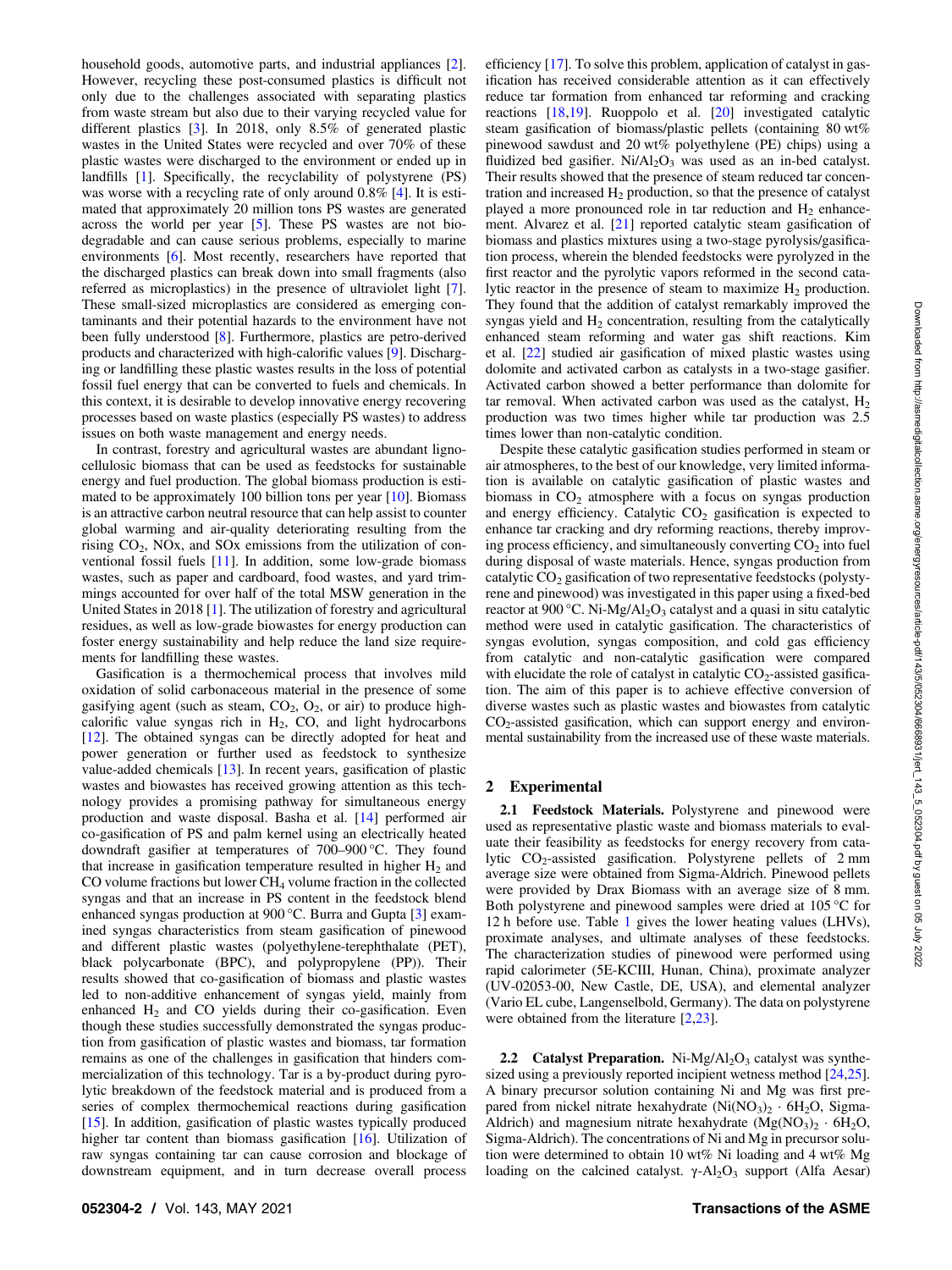Table 1 LHV, proximate analyses, and ultimate analyses of polystyrene and pinewood

<span id="page-2-0"></span>

|                         | $LHV$ ( $MJ/kg$ ) | Proximate analysis $(wt\%)^a$ |     |              |              | Ultimate analysis $(wt\%)^b$ |              |              |              |               |
|-------------------------|-------------------|-------------------------------|-----|--------------|--------------|------------------------------|--------------|--------------|--------------|---------------|
|                         |                   | Moisture                      | Ash | Volatile     | Fixed carbon |                              | H            |              |              | O°            |
| Polystyrene<br>Pinewood | 41.81<br>17.65    | 0.0                           | 0.2 | 99.8<br>85.6 | 0.2<br>14.2  | 91.57<br>48.72               | 7.80<br>6.52 | 0.15<br>0.23 | 0.04<br>0.12 | 0.45<br>44.41 |

<sup>a</sup>Dry basis.

<sup>b</sup>Dry ash free basis.

<sup>c</sup>Calculated by difference.



Fig. 1 Schematic diagram of (a) non-catalytic and (b) quasi-in situ catalytic methods

then was impregnated with the above precursor solution for 12 h. The obtained mixture was dried overnight at 105 °C and subsequently calcinated at 800 °C for 2 h. The synthesized catalyst was in the form of pellets with the characteristic size of 3 mm (diameter)  $\times$  4 mm (length).

2.3 Catalytic Method and Reactor Facility. Figure 1 shows the non-catalytic and quasi in situ catalytic methods used in this study. For non-catalytic tests, the feedstock was placed in a stainless-steel cylindrical mesh container and gasified in  $CO<sub>2</sub>$  atmosphere, see Fig.  $1(a)$ . The mesh container provided easy introduction of the sample in the test section and allowed efficient contact of feedstock with the incoming gasifying agent. For quasi in situ catalytic method, the feedstock was in the same configuration as that of non-catalytic method, but an extra catalyst layer supported on a mesh holder was placed immediately downstream of the feedstock layer for enhanced volatiles interaction with the catalyst, see Fig.  $1(b)$ . The distance between catalyst layer and feedstock layer was approximately 20 mm, which avoided the direct contact between catalyst and feedstock but allowed the catalytic conversion of gasified vapors on catalyst surface. Note that the quasi in situ catalytic method used in this paper is different from the in situ and ex situ catalytic methods reported in literature. In situ catalytic process is also called primary catalytic process, wherein feedstock and catalyst are typically evenly mixed in one reactor [\[26](#page-8-0),[27\]](#page-8-0). Ex situ catalytic process is also called secondary catalytic process, wherein feedstock and catalyst are placed in separated reactors and typically operated under different conditions [\[28\]](#page-8-0). Our previous study systematically compared different catalytic methods for polypropylene gasification and found that quasi in situ catalytic method showed superiority than in situ method in terms of  $H<sub>2</sub>$  generation and energy efficiency [\[19](#page-8-0)]. Quasi in situ catalytic method is also expected to reduce capital and operating costs compared with ex situ method since no downstream reactor is required [[29\]](#page-8-0). Hence, quasi in situ catalytic method was used in this paper to investigate the role of catalyst in  $CO<sub>2</sub>$ -assisted gasification.

Non-catalytic and catalytic gasification experiments were performed in a lab-scale fixed-bed reactor system, as shown in Fig. [2,](#page-3-0) which mainly consisted of two electrically heated furnaces (gas preheater and fixed-bed reactor), condensation unit, gas sampling unit and micro gas chromatograph (micro GC) measurement unit. Before each experiment, argon was used as the purge gas to ensure that the experimental test section was free of residual syngas from a previous run.  $CO<sub>2</sub>$  at flowrate of 1.58 l/min was used as the gasifying agent.  $N_2$  at flowrate of 0.53 l/min was used as the tracer gas to calculate the mass flowrates of evolved syngas components based on GC measurements. The preheater and fixed-bed reactor temperatures were set at 900 °C, which provided a quasi-isothermal condition for catalytic gasification condition to support endothermic gasification reactions for syngas production. For each catalytic gasification experiment, 35 g of polystyrene or pinewood was loaded on a mesh support in the sample container as feedstock along with 11.67 g of catalyst (mass ratio of feedstock to catalyst 3:1). This feedstock to catalyst ratio was similar to those reported in catalytic steam gasification with Ni-based catalysts [[18,21](#page-8-0)]. Reaction time was recorded as soon as the sample was introduced into isothermal section of the reactor.

The evolved product gases from fixed-bed reactor were split into two branches, with a small portion of gases passed through ice bath condensers to remove tar and moisture and the remaining gases vented out via an exhaust system. The tar and moisture free gas mixture was further pumped to gas sampling unit for GC measurements. An Agilent 3000A micro GC was calibrated to analyze the molar concentrations of  $CO_2$ , N<sub>2</sub>, H<sub>2</sub>, CO, CH<sub>4</sub>, C<sub>2</sub>H<sub>6</sub>, C<sub>2</sub>H<sub>4</sub>,  $C_2H_2$ , and  $C_3H_8$  with precision of  $\pm 0.1\%$ . Our previous investigations in this fixed-bed reaction system showed that a considerable portion of product gases was evolved in the first 5 min [30–32]. However, the minimum sampling time of this GC was 2.67 min. To overcome GC sampling time limit, the product gases at 0.5, 1, 2, 3, and 4 min were stored in five stainless-steel gas sampling bottles for their later analysis. Thereafter, the evolved gases were continuously analyzed at GC sampling rate until 56 min from the start of gasification. Each experiment was repeated several times to ensure data reliability and the average values were reported. In this paper, the mixture of  $H_2$ , CO, CH<sub>4</sub>, C<sub>2</sub>H<sub>6</sub>, C<sub>2</sub>H<sub>4</sub>, C<sub>2</sub>H<sub>2</sub>, and  $C_3H_8$  was referred to as syngas.

## 3 Results and Discussion

3.1 Characteristic of Syngas Evolution. Figure [3](#page-3-0) shows a comparison on the evolution and cumulative yields of (a)  $H_2$ , (b) CO, (c) CH<sub>4</sub>, and (d)  $C_2-C_3$  from non-catalytic and catalytic gasification of polystyrene (denoted as PS).  $C_2$ - $C_3$  presented here is the mixture of light hydrocarbons consisting of  $C_2H_2$ ,  $C_2H_4$ ,  $C_2H_6$ , and  $C_3H_8$ . As shown in Fig.  $3(a)$  $3(a)$ , H<sub>2</sub> flowrate in non-catalytic gasification case increased steeply and peaked at 3 min after the PS sample was introduced to the fixed-bed reactor, followed by a sharp decrease from 3 to 12 min. Thereafter,  $H_2$  release was not significant. The observed  $H_2$  peak in non-catalytic case was mainly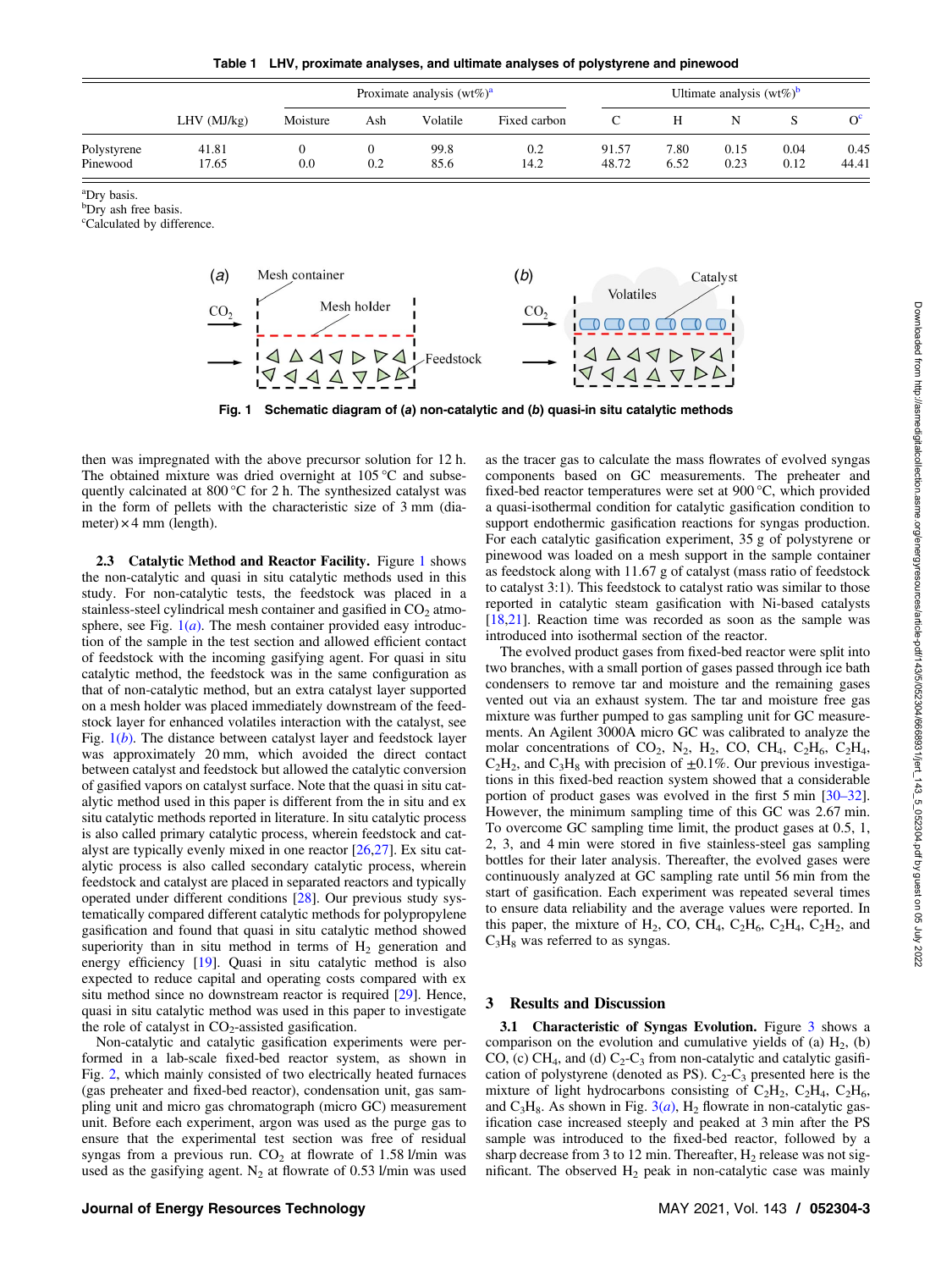<span id="page-3-0"></span>

Fig. 2 Schematic diagram of the fixed-bed reactor system



Fig. 3 Evolution and cumulative yields of (a) H<sub>2</sub>, (b) CO, (c) CH<sub>4</sub>, and (d) C<sub>2</sub>-C<sub>3</sub> from non-catalytic and catalytic gasification of PS

ascribed to the flowing two pathways. On one hand, PS degradation proceeds via random scission mechanism [\[33](#page-8-0)]. The multi-step breakdown of PS backbone in parallel with intermolecular H-abstraction resulted in the generation of PS oligomers, such as monomeric, dimeric, and trimeric styrene. These PS oligomers underwent further cracking reactions driven by high thermal energy (900 $^{\circ}$ C) to produce H<sub>2</sub> and light hydrocarbons, see

Eq. [\(1\).](#page-4-0) On the other hand, due to the high aromatic content and good thermal stability, the cracking pathway of PS oligomers was incomplete, leading to the formation of a wide range of benzene derivatives such as toluene and ethylbenzene [\[34](#page-8-0)]. These benzene derivatives involved dry reformation reactions with  $CO<sub>2</sub>$  to generate  $H_2$  and CO, see Eq. [\(2\)](#page-4-0). A comparison of  $H_2$  flowrate between noncatalytic and catalytic cases revealed significant enhancement of  $H_2$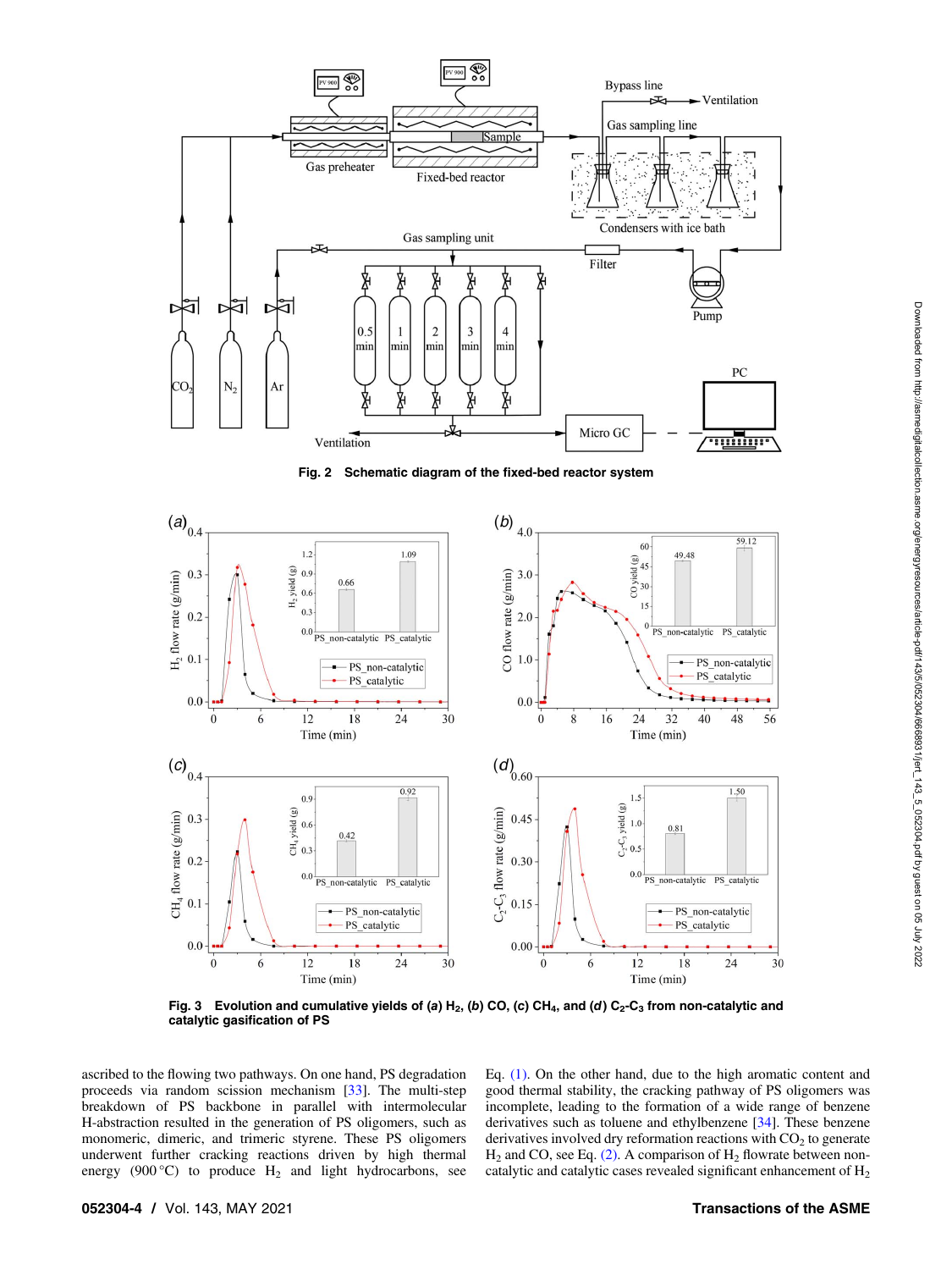<span id="page-4-0"></span>generation with the introduction of catalyst. The peak  $H_2$  flowrate from catalytic gasification was higher than that from non-catalytic condition, and a noticeable promotion of  $H_2$  flowrate was observed in catalytic gasification from 3 to 12 min. The cumulative  $H_2$  yield was also enhanced by 63% from catalytic gasification as compared with the non-catalytic gasification. These results indicated that  $Ni-Mg/Al<sub>2</sub>O<sub>3</sub>$  catalyst facilitated the primary cracking of PS oligomers to low molecular weight compounds and favored the  $CO<sub>2</sub>$ reforming of benzene derivatives from PS degradation, both contributing to enhanced  $H_2$  formation. In addition, it is noteworthy that  $H_2$  flowrate from catalytic gasification was lower than noncatalytic gasification at the beginning of the process from 0 to 2 min. This was mainly because the catalyst layer acted as a physical barrier that hindered the transport of evolved gases and vapors out of the sample holder, resulting in the slightly delayed evolution of  $H<sub>2</sub>$  and other gases components (see data from 0 to 2 min in Figs.  $3(b)-3(d)$  $3(b)-3(d)$ ). Furthermore, the catalyst used in this study was expected to undergo in situ reduction from the resulting gasification gases  $(H<sub>2</sub>$  and CO). This reduction process consumed a certain amount of  $H_2$  during the initial gasification stage, which could be another contributor to the delayed  $H<sub>2</sub>$  evolution observed in catalytic gasification.

The evolution of CO flowrate under catalytic and non-catalytic gasification conditions is illustrated in Fig.  $3(b)$  $3(b)$ . For non-catalytic PS gasification, CO flowrate peaked at 5 min, followed by a moderate decrease over a longtime duration until 56 min. The evolutionary behavior of CO presented here was different from that of H<sub>2</sub> shown in Fig.  $3(a)$  $3(a)$ , wherein the evolution of H<sub>2</sub> was completed in a much shorter time duration and the evolved  $H_2$  was negligible after 12 min. Note that the pyrolytic decomposition of PS does not yield any CO due to the absence of oxygenate. Hence, the evolved CO from 0 to 12 min in non-catalytic gasification case was attributed to dry reforming of PS oligomers and benzene derivatives from primary cracking. After 12 min, the breakdown of PS was still progressing with the release of vapors (tars) having higher aromaticity than styrene. Meanwhile, the benzene derivatives from primary cracking were recombined at high temperature via the secondary gas phase condensation reactions to form polycyclic aromatic hydrocarbons (PAHs). Lee et al. [\[34](#page-8-0)] reported that PAHs yield from PS pyrolysis accounted for approximately 60% in pyrolytic oil when the process temperature was over 800 °C. These aromatic vapors along with PAHs were reformed by the co-existing  $CO<sub>2</sub>$  at a relatively slow reaction rate, contributing to moderate CO evolution from 12 to 56 min. In addition, no solid residue (char) was found after the PS gasification, which is mainly ascribed to its extremely low fixed carbon content (0.2%). As for the catalytic gasification of PS, CO evolution profile was similar to that of non-catalytic gasification but with a noticeably higher evolution rate from 8 to 56 min. The cumulative CO yield in catalytic gasification was also elevated by some 20% than non-catalytic condition, revealing the effective enhancement of CO with the catalyst used. It is reported that Ni-based catalysts are one of the most effective transition metal catalysts for tar cracking and reforming [\[15](#page-8-0)]. In the present study,  $CO_2$ -assisted reforming of aromatic vapors and PAHs from PS degradation occurred when the resulting vapors passed through the catalyst layer. These  $CO<sub>2</sub>$  reforming reactions were characterized with slow reaction kinetics and can be catalytically expedited with the introduction of Ni-based catalyst [[35,](#page-8-0)[36\]](#page-9-0), to promote CO formation. Additionally, the Ni-based catalyst enhanced the cracking of PAHs to mono aromatics and low molecular weight hydrocarbons which can be much more easily reformed with  $CO<sub>2</sub>$  to generate more CO. On the other hand, contact of pyrolytic vapors with catalyst led to the unwanted carbon deposition on catalyst surface. However, this problem can be alleviated with the addition of MgO in Ni-based catalyst [[37\]](#page-9-0). MgO catalytically enhanced the Boudouard reaction of deposited carbon with  $CO<sub>2</sub>$  to produced CO (see Eq. (3)) [[38\]](#page-9-0), which could be another contributor to enhanced CO yield from catalytic gasification.

The evolutionary behaviors of  $CH<sub>4</sub>$  and  $C<sub>2</sub>-C<sub>3</sub>$  were very similar under both catalytic and non-catalytic conditions, see Figs.  $3(c)$  $3(c)$  and  $3(d)$  $3(d)$ . The peak flowrates of CH<sub>4</sub> and C<sub>2</sub>-C<sub>3</sub> under non-catalytic condition were observed at 3 min; these peaks appeared slightly later with remarkably promoted peak values in catalyst gasification. The cumulative yields of  $CH_4$  and  $C_2-C_3$  in catalytic gasification were almost double than non-catalytic condition. The significant enhancements of  $CH_4$  and  $C_2-C_3$  from catalytic gasification were attributed to catalytic cracking of pyrolytic vapors from PS degradation  $[39]$  $[39]$ , which favored the generation of  $H<sub>2</sub>$  and light hydrocarbons

$$
(\mathrm{C}_8\mathrm{H}_8)_n \text{ (PS oligomers)} \rightarrow \mathrm{H}_2 + \mathrm{C}_x\mathrm{H}_y + \mathrm{C}_a\mathrm{H}_b \tag{1}
$$

$$
C_nH_m
$$
 (Benzene derivatives) +  $nCO_2 \rightarrow \frac{m}{2}H_2 + 2nCO$  (2)

$$
C(s) + CO_2 \leftrightarrow 2CO \tag{3}
$$

Figure [4](#page-5-0) shows a comparison on the evolutionary behavior and cumulative yields of (a)  $H_2$ , (b) CO, (c) CH<sub>4</sub>, and (d)  $C_2$ -C<sub>3</sub> from non-catalytic and catalytic gasification of pinewood (denoted as PW). Catalytic gasification resulted in a drastic enhancement of  $H_2$  formation, Fig. [4\(](#page-5-0)*a*). The peak  $H_2$  flowrate from non-catalytic gasification was 0.08 g/min, while this value increased to 0.20 g/min under catalytic condition.  $H_2$  flowrate from catalytic gasification were also much higher than non-catalytic condition from 3 to 16 min. The enhancement of  $H_2$  formation in catalytic PW gasification can be ascribed to the catalytic conversion of pyrolytic vapors, which included the enhanced cracking of pyrolytic vapors (tars) to  $H_2$  and enhanced  $CO_2$  dry reforming of resulting vapors to  $H_2$  and CO. These pathways for  $H_2$  yield enhancement were similar to those possible in PS catalytic gasification. However, a more pronounced enhancement was observed in catalytic gasification of PW than that of PS. The cumulative  $H_2$  yield was promoted by 150% from catalytic PW gasification (see Fig.  $4(a)$  $4(a)$ ), as compared with the  $63\%$  enhancement of  $H_2$  obtained from catalytic PS gasification (see Fig.  $3(a)$  $3(a)$ ). A relatively greater improvement in H<sub>2</sub> yield from catalytic gasification of PW could be attributed to its relatively low aromaticity compared with PS. More specifically, PW is a representative lignocellulosic biomass that consists of cellulose, hemicellulose, and lignin [\[40](#page-9-0)]. Even though the hydrogen content of PW and PS are very close (see Table [1\)](#page-2-0), considerable amounts of H in PW exist in the glucose units of cellulose and hemicellulose, along a small portion of H exists in the aromatic matrix of lignin [[41\]](#page-9-0). While in the case of PS, a large portion of H exists in benzene ring on account of its high aromatic content. During the catalytic gasification, PW decomposition occurred with the release of glucose, levoglucosan, and other low molecular weight oxygenates [[42\]](#page-9-0). These primary products from PW decomposition can be much more easily catalytically cracked than benzene derivatives and PAHs from PS degradation, thereby contributing to a greater enhancement of H2 yield from catalytic PW gasification.

Evolutionary behavior and cumulative yield of CO from noncatalytic and catalytic PW gasification are presented in Fig.  $4(b)$  $4(b)$ . Under non-catalytic gasification condition, CO flowrate exhibited an evolution peak at 3 min, followed by a plateau behavior for long duration from reaction time of 16–56 min. The observed CO evolution peak can be ascribed to pyrolytic breakdown of PW at high temperature generating low molecular weight oxygenates, which underwent further decarbonylation to release CO [[43\]](#page-9-0). In addition, the  $CO<sub>2</sub>$  dry reforming of pyrolytic vapors from primary cracking also contributed to CO formation during this period. After the reaction time of 16 min, CO flowrate showed almost a plateau behavior. Our previous study on PW pyrolysis at 900 °C revealed that the pyrolytic reactions of PW were completed in 16 min and the CO evolution after that time was negligible. Considerable amounts of char residue (around 19 wt%) were also obtained from PW pyrolysis [[32](#page-8-0)]. The observed plateau behavior of CO evolution shown in Fig.  $4(b)$  $4(b)$  was mainly attributed to Boudouard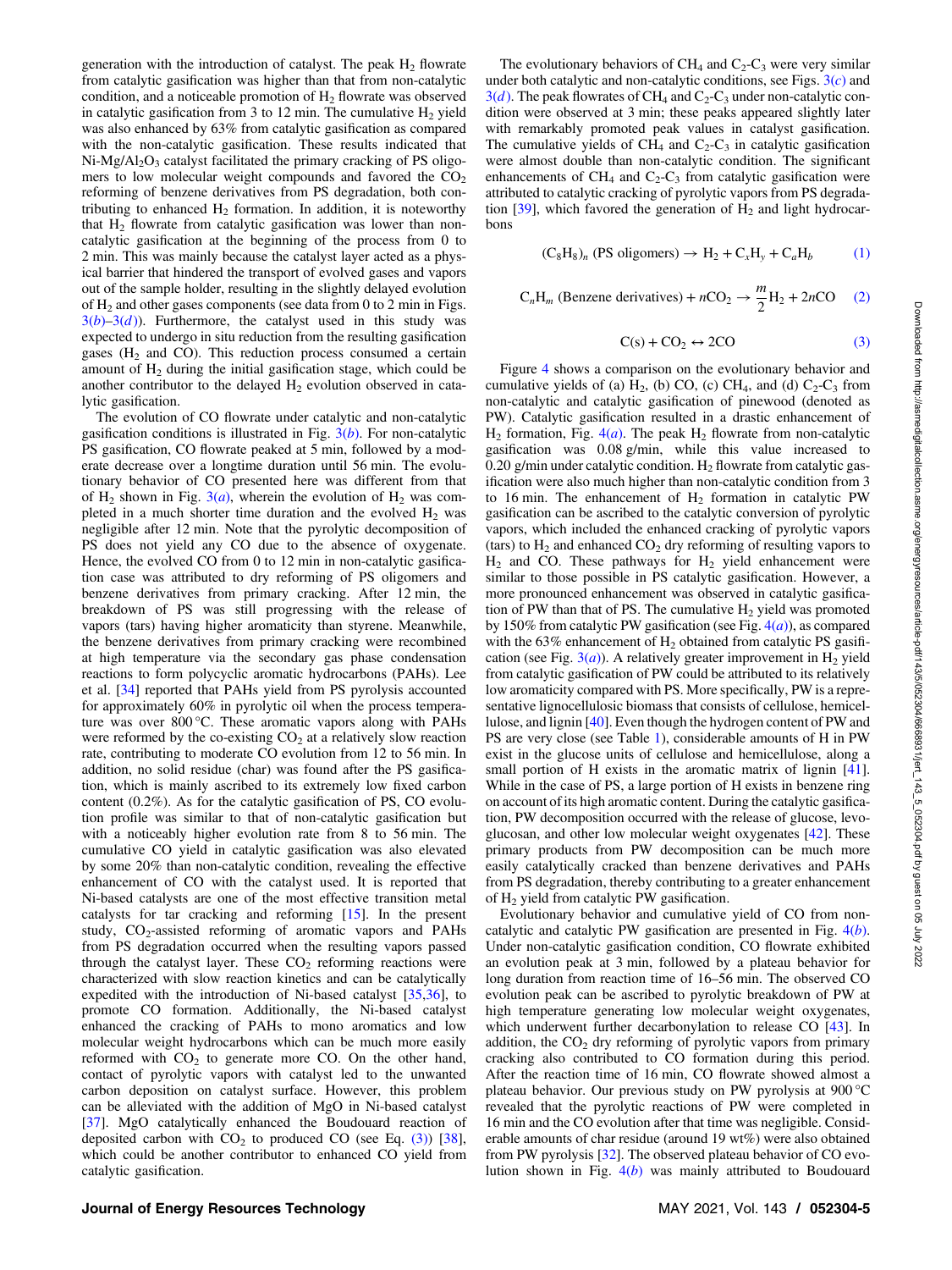<span id="page-5-0"></span>

Fig. 4 Evolution and cumulative yields of (a)  $H_2$ , (b) CO, (c) CH<sub>4</sub>, and (d) C<sub>2</sub>-C<sub>3</sub> from non-catalytic and catalytic gasification of PW

reaction in which PW char gasified with  $CO<sub>2</sub>$  at slow reaction rate to generate CO. Furthermore, the evolutionary behavior of CO shown in Fig.  $4(b)$  revealed that catalytic gasification produced higher CO flowrate than non-catalytic condition from 3 to 16 min. The enhanced CO yield during this period can be explained by the promoted  $CO<sub>2</sub>$  reforming of pyrolytic vapors with Ni-based catalyst. While after the reaction time of 16 min, CO flowrates from catalytic and non-catalytic gasification coincided with each other to reveal similar plateau behavior of CO evolution in both gasification cases. Note that in catalytic PW gasification, catalyst was placed downstream of PW (see Fig.  $1(b)$  $1(b)$ ) to ensure the resulting pyrolytic vapors in good contact with the catalytic layer. This configuration on the other hand excluded the contact of PW char with catalyst, and accordingly the char gasification via Boudouard reaction was not impacted with the introduction of catalyst, as seen from the comparable CO flowrates from non-catalytic and catalytic gasification after 16 min. Figure  $4(b)$  also shows the cumulative yield of CO

was promoted by 14% with catalytic gasification, mainly resulting from the facilitated  $CO<sub>2</sub>$  reforming of pyrolytic vapors.

Evolution of CH<sub>4</sub> flowrate shown in Fig.  $4(c)$  reveals a remarkable enhancement of  $CH<sub>4</sub>$  yield from catalytic gasification as compared with non-catalytic condition. Even though the peak CH<sub>4</sub> flowrate from catalytic gasification was comparable to non-catalytic gasification, catalytic gasification resulted in a higher  $CH<sub>4</sub>$  flowrate from 4 to 12 min due to enhanced primary cracking reactions in the presence of catalyst. Figure  $4(d)$  shows that similar enhancement of  $C_2$ - $C_3$  yield can be obtained with catalytic gasification, further confirming that catalyst used in this study enhanced the cracking of pyrolytic vapors from PW decomposition. The results on cumulative yields of  $CH_4$  and  $C_2-C_3$  from PW gasification showed enhancement by 39% and 16%, respectively, with the introduction of catalyst.

Figure 5 shows the evolution and cumulative yield of total syngas from gasification of (a) PS and (b) PW under non-catalytic and



Fig. 5 Evolution and cumulative yields of syngas from gasification of (a) PS and (b) PW under noncatalytic and catalytic conditions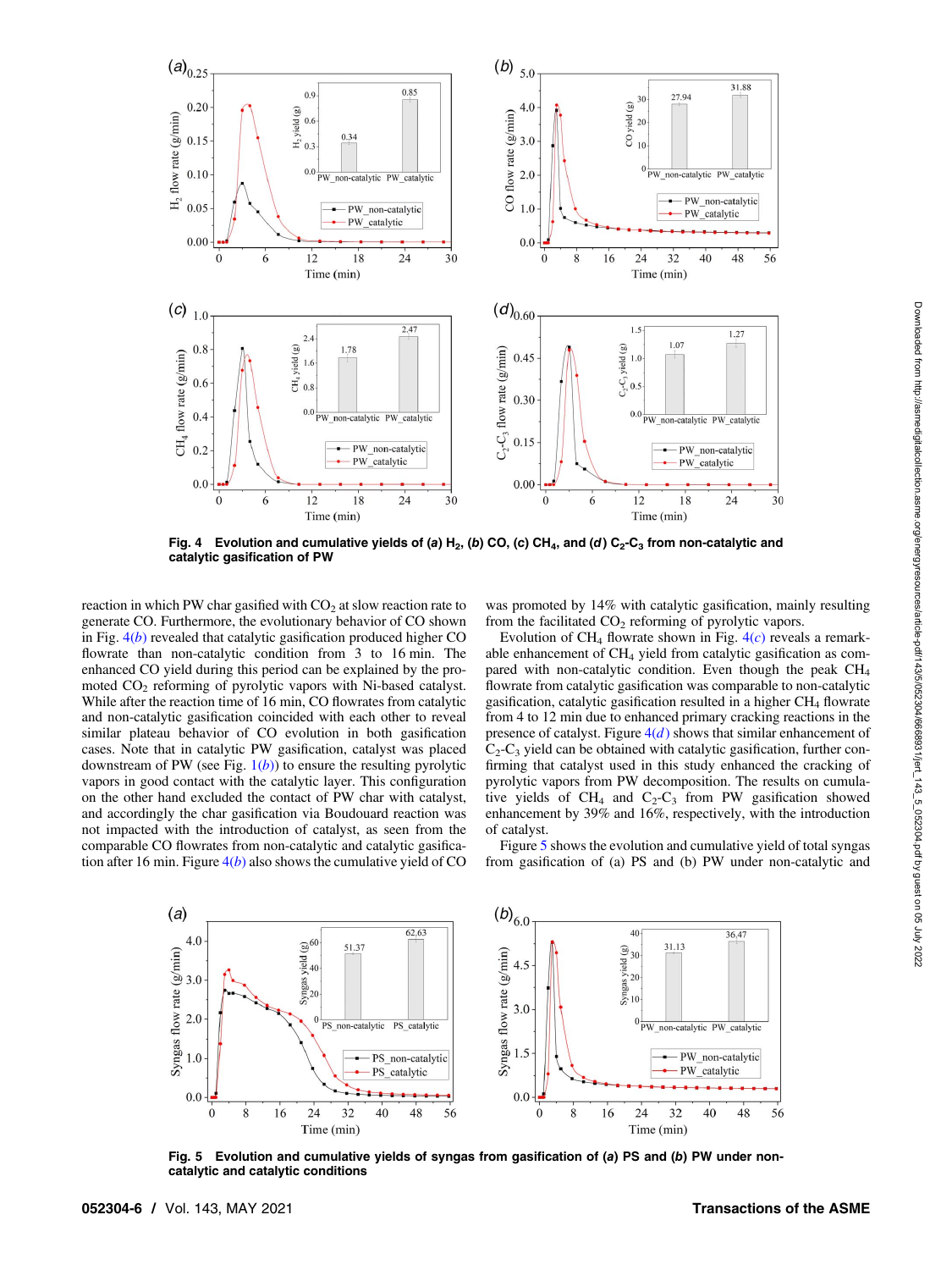

Fig. 6 Mole fractions of gas components in accumulated syngas gas yield from (a) non-catalytic and (b) catalytic gasification of PS

catalytic conditions. Syngas reported here is the mixture of gas components of  $H_2$ , CO, CH<sub>4</sub>, and C<sub>2</sub>-C<sub>3</sub>. A noticeable enhancement of syngas flowrate was observed in catalytic gasification, see Fig. [5.](#page-5-0) In addition, the evolutionary behavior of syngas was similar to that of CO shown in Figs.  $3(b)$  $3(b)$  and  $4(b)$  $4(b)$ , mainly because CO was the dominant component in syngas from  $CO<sub>2</sub>$ -assisted gasification. The cumulative syngas yields from catalytic gasification of PS and PW were enhanced by 22% and 17%, respectively, as compared with non-catalytic gasification, indicating that the  $Ni-Mg/Al_2O_3$  catalyst was favorable for  $CO<sub>2</sub>$  gasification for the diverse feedstocks (waste plastics and biomass) in terms of promoted syngas production and reduced tar formation.

3.2 Characteristic of Syngas Composition. Figure 6 shows mole fractions of gas components in the accumulated syngas gas yield from (a) non-catalytic and (b) catalytic gasification of PS. The results can be helpful in determining the extent of reaction time at which gasification can be stopped to obtain syngas of desired quality based on its composition [[44\]](#page-9-0). As shown in Fig. 6, the mole fractions of H<sub>2</sub>, CH<sub>4</sub>, and C<sub>2</sub>-C<sub>3</sub> exhibited a rapid increase in the initial gasification stage and then gradually decreased as the reaction time prolonged under both non-catalytic and catalytic conditions, while an opposite trend was observed for CO mole fraction. The steep increase in mole fractions of  $H_2$ ,  $CH<sub>4</sub>$ , and  $C<sub>2</sub>-C<sub>3</sub>$  was attributed to intense primary cracking of PS at high temperatures with considerable release of these gases in the initial gasification stage. From reaction time of 12–35 min, the release of  $H<sub>2</sub>$  and light hydrocarbons was not significant, but CO continued to evolve from  $CO<sub>2</sub>$  dry reforming of benzene derivatives and PAHs derived from the further breakdown of PS (see Fig. [3\)](#page-3-0). This resulted in the observed moderate increase of CO mole fraction during this period. After the reaction time of 35 min, mole fractions of all gas components remained almost unchanged. Moreover, the introduction of catalyst in PS gasification

resulted in a promotion in mole fractions of  $H_2$ , CH<sub>4</sub>, and C<sub>2</sub>-C<sub>3</sub> at a certain reaction time, along with declined CO mole fraction even though the net CO yield was enhanced from catalytic gasification (see Fig.  $3(a)$  $3(a)$ ). After reaction time of 35 min, catalytic gasification brought a noticeable increase in  $H<sub>2</sub>/CO$  ratio from 0.19 to 0.26, which is an important index that dictates the use of syngas for direct thermal energy production or synthetization of value-added chemicals [\[45](#page-9-0)].

Figure 7 shows mole fractions of gas components in accumulated syngas gas yield from (a) non-catalytic and (b) catalytic gasification of PW. As compared with PS gasification, the moles fractions of syngas components from PW gasification underwent a relatively moderate change with reaction time. Specially, CO mole fraction slightly decreased and then continuously increased until the end of gasification under both non-catalytic and catalytic conditions. The slight decrease in CO mole fraction in the initial gasification stage was attributed to the intense release of other gas components  $(H_2, CH, and C_2-C_3)$  from the pyrolytic breakdown of PW. Thereafter, the decomposition of PW was completed with a considerable amount of char formed. The resulting char was slowly gasified with  $CO<sub>2</sub>$  via Boudouard reaction contributing to the continuously increased CO mole fraction until the end of gasification. In addition, PW gasification under catalytic condition caused a remarkable increase in  $H<sub>2</sub>/CO$  ratio from 0.17 to 0.37 at 56 min, which was similar to that observed in catalytic PS gasification.

Figure [8](#page-7-0) further shows (a) mole fractions and (b) energy fractions of gas components in the accumulated syngas yield over 56 min from gasification of PS and PW under non-catalytic and catalytic conditions. As shown in Fig.  $8(a)$  $8(a)$ , CO shared the highest volume fraction in syngas under all conditions. This result was expected since  $CO<sub>2</sub>$ . -assisted gasification typically produced CO-rich syngas from dry reforming and Boudouard reactions [\[46](#page-9-0)]. For PS gasification, the introduction of catalyst resulted in elevated  $H_2$  (from 15.4% to 20.1%), CH<sub>4</sub> (from 1.2% to 2.1%), and  $C_2-C_3$  mole fractions (from 1.3% to 1.9%), and accordingly decreased CO mole fraction



Fig. 7 Mole fractions of gas components in accumulated syngas gas yield from (a) non-catalytic and (b) catalytic gasification of PW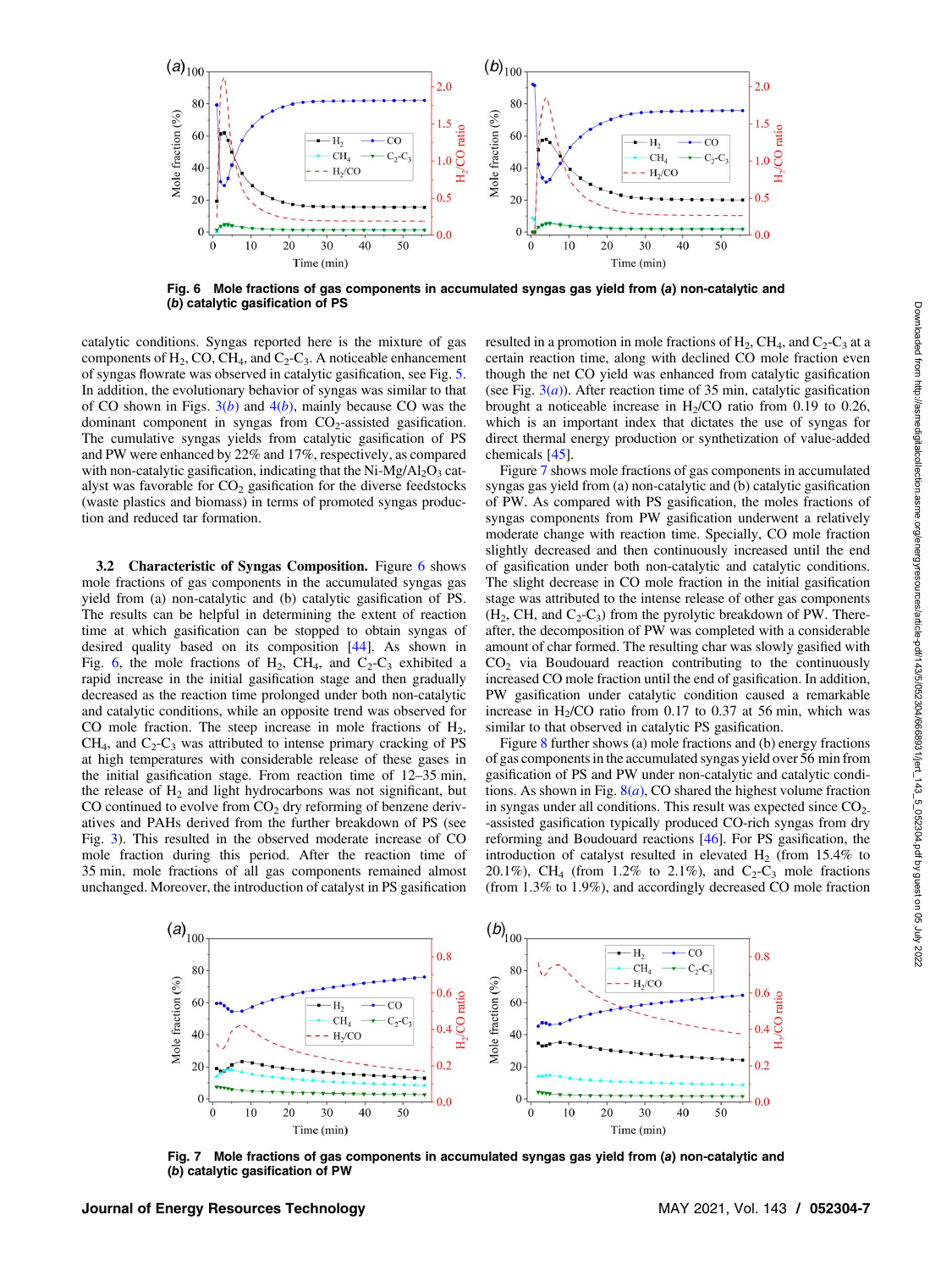<span id="page-7-0"></span>

Fig. 8 (a) Mole fractions and (b) energy fractions of gas components in accumulated syngas yield over 56 min from gasification of PS and PW under non-catalytic and catalytic conditions



Fig. 9 Comparison of cold gas efficiency from gasification of (a) PS and (b) PW under non-catalytic and catalytic conditions

from 82.1% to 75.9%. While for PW gasification, catalyst brought a more pronounced enhancement in  $H_2$  mole fraction from 12.9% to 24.2%, but the CO mole fraction remarkably declined from 75.9% to 64.7%. The increase in  $H_2$  mole fraction along with decreased CO mole fraction revealed enhanced syngas quality, which not only supports the clean combustion of syngas for direct energy production, but also promotes the versatility in its further utilization to synthesize value-added chemicals. Figure  $8(b)$  shows the energy composition of accumulated syngas. Energy composition presented here was calculated based on mass fractions of syngas components along with their LHVs, which reveals the contribution of each gas component to the overall syngas energy. As shown in Fig.  $8(b)$ , CO was the primary contributor to syngas energy, which accounted for 78.5% and 61.2% in gasification of PS and PW, respectively. The introduction of catalyst caused reduction in CO contribution but increased  $H<sub>2</sub>$  contribution to syngas energy. Moreover, due to the changed syngas composition under catalytic condition, the average LHV of syngas was increased from 12.47 to 13.62 MJ/kg in catalytic PS gasification, and from 14.90 to 16.69 MJ/kg in catalytic PW gasification.

3.3 Characteristic of Cold Gas Efficiency. Cold gas efficiency reported here was defined as the ratio of calorific content of evolved syngas  $(E_{\text{syngas}})$  to calorific content of initial feedstock  $(E_{\text{feedback}})$ , see Eq. (4)

$$
Coldgas efficiency = \frac{E_{\text{syngas}}}{E_{\text{feedback}}} \times 100\%
$$
\n(4)

Figure 9 shows the comparison of cold gas efficiency from gasification of (a) PS and (b) PW under non-catalytic and catalytic conditions. The gasification of PS and PW yielded different behaviors in cold gas efficiency, see Fig. 9. For PS gasification, cold gas efficiency increased at a moderate rate from 0 to 32 min followed by a plateau behavior. However, in the case of PW gasification, cold gas efficiency increased steeply in the initial gasification stage (0– 12 min) followed by a steady continuous increase until the end of gasification. The differences in evolution of cold gas efficiencies between PS and PW could be attributed to the different characteristics of syngas evolution. Specifically, PS was relatively stable and decomposed at a lower rate than PW due to the higher aromatic content, which resulted in moderate syngas evolution over a longtime duration (see from 0 to 32 min in Fig.  $4(a)$  $4(a)$ ). After 32 min, PS decomposition almost completed and the evolved syngas from PS gasification was not significant. In contrast, PW decomposition proceeded rapidly with the intense syngas evolving from 0 to 12 min (see Fig.  $4(b)$  $4(b)$ ). After that, a considerable amount of char formed and was gasified with  $CO<sub>2</sub>$  at low reaction rate to generate CO, which was responsible for the continuous increase in cold gas efficiency from 12 to 56 min. Furthermore, since catalyst significantly promoted syngas formation by facilitated cracking and dry reforming reactions, the cold gas efficiency for PS gasification at 56 min was enhanced from 44% to 57%. An even more pronounced increase in the cold gas efficiency from 75% to 94% was obtained from catalytic PW gasification. These results indicate that catalytic  $CO<sub>2</sub>$ -assisted gasification could be a promising pathway for efficient energy production from wastes plastics and biomass.

## 4 Conclusions

This paper reported the characteristics of syngas from catalytic gasification of diverse wastes such as polystyrene and pinewood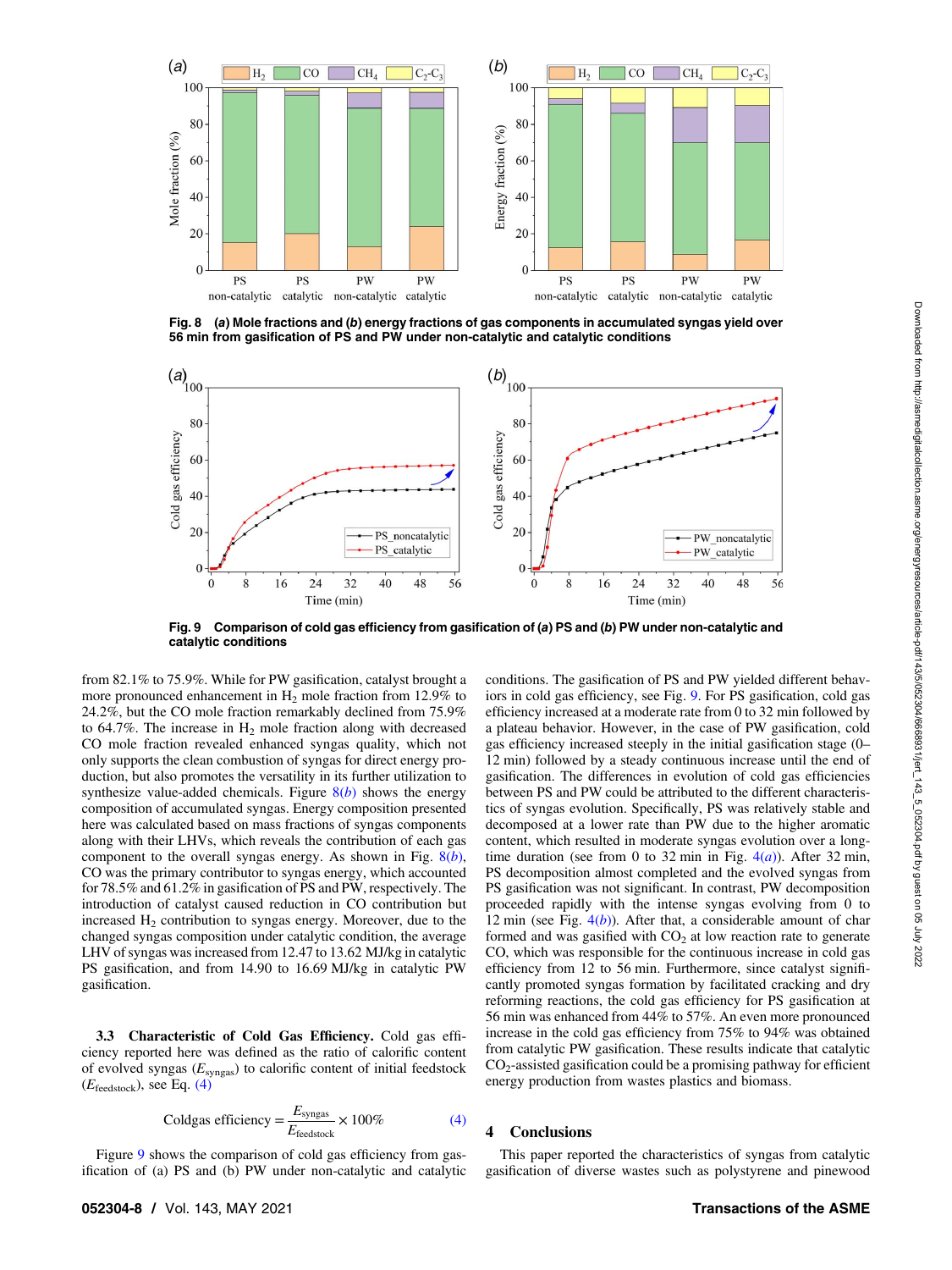<span id="page-8-0"></span>in  $CO<sub>2</sub>$  atmosphere using a fixed-bed reactor at 900 °C temperature. Based on the experimental results, the following conclusions can be drawn:

- (1) Syngas yields from catalytic  $CO<sub>2</sub>$  gasification of polystyrene and pinewood were enhanced by 22% and 17%, respectively, as compared with non-catalytic conditions. This increase is mainly attributed to the improved cracking and  $CO<sub>2</sub>$  reforming reactions.
- (2) Addition of  $Ni-Mg/Al<sub>2</sub>O<sub>3</sub>$  catalyst to polystyrene gasification led to enhancement of  $63\%$  H<sub>2</sub>,  $20\%$  CO,  $119\%$  CH<sub>4</sub>, and 85%  $C_2-C_3$  yields. In comparison, Ni-Mg/Al<sub>2</sub>O<sub>3</sub> catalyst resulted in increase of  $150\%$  H<sub>2</sub>,  $14\%$  CO,  $39\%$  CH<sub>4</sub>, and 16%  $C_2-C_3$  yields from pinewood gasification.
- (3) A comparison of syngas composition between non-catalytic and catalytic conditions revealed improved syngas quality in catalytic gasification with increased  $H_2$  mole fraction along with decreased CO mole fraction.
- (4) Cold gas efficiency was significantly improved in the presence of catalyst, which increased from 44% to 57% in catalytic polystyrene gasification and from 75% to 94% in catalytic pinewood gasification.

### Acknowledgment

This research was supported by Office of Naval Research and their support is gratefully acknowledged. The support provided to the authors (Xuan Liu, Zhiwei Wang, and Jinhu Li) from China Scholarship Council (CSC201906280344) is gratefully acknowledged. K. G. Burra was supported by Ann G. Wylie Fellowship and this is gratefully acknowledged.

## Conflict of Interest

There are no conflicts of interest.

### Data Availability Statement

The datasets generated and supporting the findings of this paper are obtainable from the corresponding author upon reasonable request. The authors attest that all data for this study are included in the paper. Data provided by a third party listed in Acknowledgment. No data, models, or code were generated or used for this paper.

### References

- [1] EPA, 2020, Advancing Sustainable Materials Management: 2018 Fact Sheet Assessing Trends in Material Generation and Management in the United States, United States Environmental Protection Agency, Research Triangle Park, Durham, NC.
- [2] Park, K.-B., Jeong, Y.-S., Guzelciftci, B., and Kim, J.-S., 2020, "Two-Stage Pyrolysis of Polystyrene: Pyrolysis Oil as a Source of Fuels or Benzene, Toluene, Ethylbenzene, and Xylenes," [Appl. Energy](https://dx.doi.org/10.1016/j.apenergy.2019.114240), 259, p. 114240.
- [3] Burra, K. G., and Gupta, A. K., 2018, "Synergistic Effects in Steam Gasification of Combined Biomass and Plastic Waste Mixtures," [Appl. Energy](https://dx.doi.org/10.1016/j.apenergy.2017.10.130), 211, pp. 230– 236.
- [4] Rahimi, A., and García, J. M., 2017, "Chemical Recycling of Waste Plastics for
- New Materials Production," [Nat. Rev. Chem.](http://dx.doi.org/10.1038/s41570-017-0046), 1(6), p. 0046. [5] Yang, S.-S., Brandon, A. M., Andrew Flanagan, J. C., Yang, J., Ning, D., Cai, S.- Y., Fan, H.-Q., Wang, Z.-Y., Ren, J., Benbow, E., Ren, N.-Q., Waymouth, R. M., Zhou, J., Criddle, C. S., and Wu, W.-M., 2018, "Biodegradation of Polystyrene Wastes in Yellow Mealworms (Larvae of Tenebrio Molitor Linnaeus): Factors Affecting Biodegradation Rates and the Ability of Polystyrene-Fed Larvae to Complete Their Life Cycle," [Chemosphere](https://dx.doi.org/10.1016/j.chemosphere.2017.10.117), 191, pp. 979–989.
- [6] Moore, C. J., 2008, "Synthetic Polymers in the Marine Environment: A Rapidly Increasing, Long-Term Threat," [Environ. Res.](http://dx.doi.org/10.1016/j.envres.2008.07.025), 108(2), pp. 131–139.
- [7] Chae, Y., and An, Y.-J., 2017, "Effects of Micro- and Nanoplastics on Aquatic Ecosystems: Current Research Trends and Perspectives," [Mar. Pollut. Bull.](http://dx.doi.org/10.1016/j.marpolbul.2017.01.070), 124(2), pp. 624–632.
- [8] Lehner, R., Weder, C., Petri-Fink, A., and Rothen-Rutishauser, B., 2019, "Emergence of Nanoplastic in the Environment and Possible Impact on Human Health," [Environ. Sci. Technol.,](http://dx.doi.org/10.1021/acs.est.8b05512) 53(4), pp. 1748–1765.
- [9] Anuar Sharuddin, S. D., Abnisa, F., Wan Daud, W. M. A., and Aroua, M. K., 2017, "Energy Recovery From Pyrolysis of Plastic Waste: Study on

Non-Recycled Plastics (NRP) Data as the Real Measure of Plastic Waste," [Energy Convers. Manage.,](https://dx.doi.org/10.1016/j.enconman.2017.06.046) 148, pp. 925–934.

- [10] Sheldon, R. A., 2014, "Green and Sustainable Manufacture of Chemicals From Biomass: State of the Art," [Green Chem.,](http://dx.doi.org/10.1039/C3GC41935E) 16(3), pp. 950-963.
- [11] Liu, X., Ca, W., Zhu, T., Lv, Q., Li, Y., and Che, D., 2019, "Simultaneous Removal of  $NO<sub>x</sub>$  and  $SO<sub>2</sub>$  From Coal-Fired Flue Gas Based on the Catalytic Decomposition of H<sub>2</sub>O<sub>2</sub> Over Fe<sub>2</sub>(MoO<sub>4</sub>)<sub>3</sub>," [Chem. Eng. J.](https://dx.doi.org/10.1016/j.cej.2019.04.028), 371, pp. 486–499.
- [12] Al-Zareer, M., Dincer, I., and Rosen, M. A., 2018, "Influence of Selected Gasification Parameters on Syngas Composition From Biomass Gasification,"<br>[ASME J. Energy Resour. Technol.,](http://dx.doi.org/10.1115/1.4039601) 140(4), p. 041803.
- [13] Herdem, M. S., Lorena, G., and Wen, J. Z., 2019, "Simulation and Performance Investigation of a Biomass Gasification System for Combined Power and Heat Generation," [ASME J. Energy Resour. Technol.](http://dx.doi.org/10.1115/1.4043697), 141(11), p. 112002.
- [14] Basha, M. H., Sulaiman, S. A., and Uemura, Y., 2020, "Co-Gasification of Palm Kernel Shell and Polystyrene Plastic: Effect of Different Operating Conditions," [J. Energy Inst.](http://dx.doi.org/10.1016/j.joei.2019.09.005), 93(3), pp. 1045–1052.
- [15] Chan, F. L., and Tanksale, A., 2014, "Review of Recent Developments in Ni-Based Catalysts for Biomass Gasification," [Renewable Sustainable Energy](https://dx.doi.org/10.1016/j.rser.2014.06.011) [Rev.](https://dx.doi.org/10.1016/j.rser.2014.06.011), 38, pp. 428–438.
- [16] Lopez, G., Artetxe, M., Amutio, M., Alvarez, J., Bilbao, J., and Olazar, M., 2018, "Recent Advances in the Gasification of Waste Plastics. A Critical Overview," [Renewable Sustainable Energy Rev.,](https://dx.doi.org/10.1016/j.rser.2017.09.032) 82(Part 1), pp. 576–596.
- [17] Inayat, M., Sulaiman, S. A., Kurnia, J. C., and Shahbaz, M., 2019, "Effect of Various Blended Fuels on Syngas Quality and Performance in Catalytic Co-Gasification: A Review," [Renewable Sustainable Energy Rev.,](https://dx.doi.org/10.1016/j.rser.2019.01.059) 105, pp. 252–267.
- [18] Xu, D., Xiong, Y., Ye, J., Su, Y., Dong, Q., and Zhang, S., 2020, "Performances of Syngas Production and Deposited Coke Regulation During Co-Gasification of Biomass and Plastic Wastes Over Ni/γ-Al2O3 Catalyst: Role of Biomass to Plastic Ratio in Feedstock," [Chem. Eng. J.,](https://dx.doi.org/10.1016/j.cej.2019.123728) 392, p. 123728.
- [19] Wang, Z., Liu, X., Burra, K. G., Li, J., Zhang, M., Lei, T., and Gupta, A. K., 2021, "Towards Enhanced Catalytic Reactivity in CO<sub>2</sub>-Assisted Gasification of Polypropylene," [Fuel,](https://dx.doi.org/10.1016/j.fuel.2020.119076) 284, p. 119076. . Paper is January 15, 2021.
- [20] Ruoppolo, G., Ammendola, P., Chirone, R., and Miccio, F., 2012, " $H_2$ -Rich Syngas Production by Fluidized Bed Gasification of Biomass and Plastic Fuel," [Waste Manag.,](http://dx.doi.org/10.1016/j.wasman.2011.12.004) 32(4), pp. 724–732.
- [21] Alvarez, J., Kumagai, S., Wu, C., Yoshioka, T., Bilbao, J., Olazar, M., and Williams, P. T., 2014, "Hydrogen Production From Biomass and Plastic Mixtures by Pyrolysis-Gasification," [Int. J. Hydrogen Energy,](http://dx.doi.org/10.1016/j.ijhydene.2014.04.189) 39(21), pp. 10883–10891.
- [22] Kim, J.-W., Mun, T.-Y., Kim, J.-O., and Kim, J.-S., 2011, "Air Gasification of Mixed Plastic Wastes Using a Two-Stage Gasifier for the Production of Producer Gas With Low Tar and a High Caloric Value," [Fuel,](http://dx.doi.org/10.1016/j.fuel.2011.02.021) 90(6), pp. 2266– 2272.
- [23] Ahmad, N., Ahmad, N., Maafa, I. M., Ahmed, U., Akhter, P., Shehzad, N., Amjad, U.-e-S., and Hussain, M., 2020, "Thermal Conversion of Polystyrene Plastic Waste to Liquid Fuel via Ethanolysis," [Fuel,](https://dx.doi.org/10.1016/j.fuel.2020.118498) 279, p. 118498.
- [24] Efika, C. E., Wu, C., and Williams, P. T., 2012, "Syngas Production From Pyrolysis–Catalytic Steam Reforming of Waste Biomass in a Continuous Screw Kiln Reactor," [J. Anal. Appl. Pyrolysis.](https://dx.doi.org/10.1016/j.jaap.2012.01.010), 95, pp. 87–94.<br>[25] Wu, C., and Williams, P. T., 2009, "Hydrogen Production From the Pyrolysis
- −Gasification of Polypropylene: Influence of Steam Flow Rate, Carrier Gas Flow Rate and Gasification Temperature," [Energy Fuels,](http://dx.doi.org/10.1021/ef900278w) 23(10), pp. 5055–5061.
- [26] Chen, G., Liu, F., Guo, X., Zhang, Y., Yan, B., Cheng, Z., Xiao, L., Ma, W., and Hou, L., 2018, "Co-gasification of Acid Hydrolysis Residues and Sewage Sludge in a Downdraft Fixed Gasifier With CaO as an In-Bed Additive," [Energy Fuels](http://dx.doi.org/10.1021/acs.energyfuels.7b03960), 32(5), pp. 5893–5900.
- [27] Inayat, M., Sulaiman, S. A., and Kurnia, J. C., 2019, "Catalytic Co-Gasification of Coconut Shells and Oil Palm Fronds Blends in the Presence of Cement, Dolomite, and Limestone: Parametric Optimization via Box Behnken Design," [J. Energy](http://dx.doi.org/10.1016/j.joei.2018.08.002) [Inst.](http://dx.doi.org/10.1016/j.joei.2018.08.002), 92(4), pp. 871–882.
- [28] Galadima, A., and Muraza, O., 2015, "In Situ Fast Pyrolysis of Biomass With Zeolite Catalysts for Bioaromatics/Gasoline Production: A Review," [Energy](https://dx.doi.org/10.1016/j.enconman.2015.07.078) [Convers. Manage.,](https://dx.doi.org/10.1016/j.enconman.2015.07.078) 105, pp. 338–354.
- [29] Colby, J. L., Dauenhauer, P. J., and Schmidt, L. D., 2008, "Millisecond Autothermal Steam Reforming of Cellulose for Synthetic Biofuels by Reactive Flash Volatilization," [Green Chem.,](http://dx.doi.org/10.1039/b804691c) 10(7), pp. 773–783.
- [30] Wang, Z., Li, J., Burra, K. G., Liu, X., Li, X., Zhang, M., Lei, T., and Gupta, A. K., 2021, "Synergetic Effect on CO<sub>2</sub>-Assisted Co-Gasification of Biomass<br>and Plastics," [ASME J. Energy Resour. Technol.,](https://doi.org/10.1115/1.4048062) **143**(3), p. 031901.
- [31] Li, J., Burra, K. G., Wang, Z., Liu, X., Kerdsuwan, S., and Gupta, A. K., 2021, "Energy Recovery From Composite Acetate Polymer-Biomass Wastes via Pyrolysis and CO<sub>2</sub>-Assisted Gasification," [ASME J. Energy Resour. Technol.](https://doi.org/10.1115/1.4048245), 143(4), p. 042305.
- [32] Liu, X., Burra, K. G., Wang, Z., Li, J., Che, D., and Gupta, A. K., 2020, "On Deconvolution for Understanding Synergistic Effects in Co-Pyrolysis of Pinewood and Polypropylene," [Appl. Energy,](https://dx.doi.org/10.1016/j.apenergy.2020.115811) 279, p. 115811.
- [33] Horton, S. R., Woeckener, J., Mohr, R., Zhang, Y., Petrocelli, F., and Klein, M. T., 2016, "Molecular-Level Kinetic Modeling of the Gasification of Common Plastics," [Energy Fuels](http://dx.doi.org/10.1021/acs.energyfuels.5b02047), 30(3), pp. 1662–1674.
- [34] Lee, T., Jung, S., Park, Y.-K., Kim, T., Wang, H., Moon, D. H., and Kwon, E. E., 2020, "Catalytic Pyrolysis of Polystyrene Over Steel Slag Under CO<sub>2</sub> Environment," [J. Hazard. Mater.,](https://dx.doi.org/10.1016/j.jhazmat.2020.122576) 395, p. 122576.
- [35] Yan, Y., Yan, H., Li, L., Zhang, L., and Yang, Z., 2018, "Thermodynamic Analysis on Reaction Characteristics of the Coupling Steam,  $CO<sub>2</sub>$  and  $O<sub>2</sub>$ Reforming of Methane," [ASME J. Energy Resour. Technol.](https://doi.org/10.1115/1.4040074), 140(10), p. 102203.